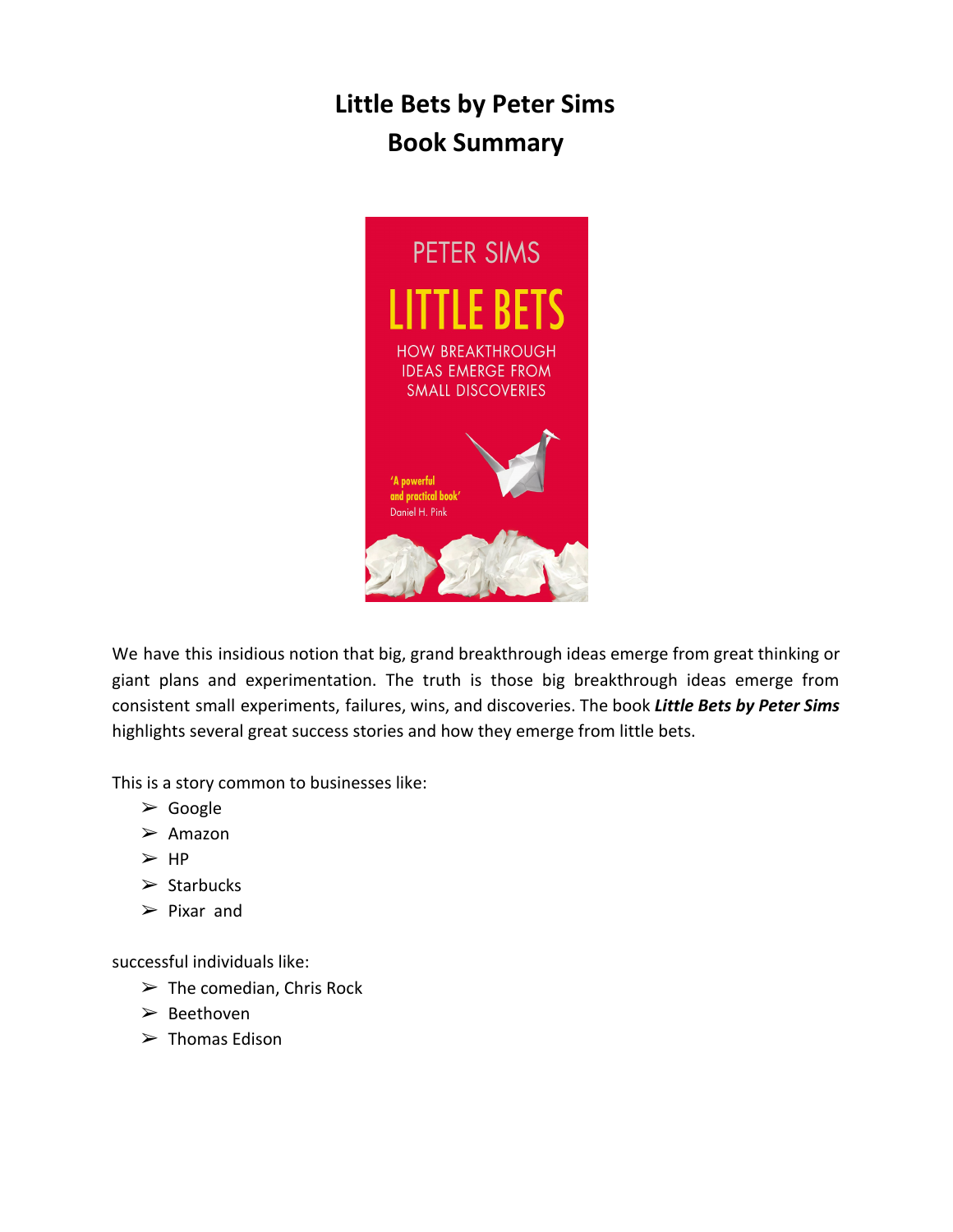Rather than believing that we have to start with a big idea or plan a whole project in advance, we need to make a series of little bets about what might be a good direction. We learn critical information from these little bets and experiments; failures and wins as we go along.

Let me share with you **four** great success stories from across the world and how they emerged from little bets.

## **1.The Story of HP**

In 1972, HP designed the HP 35 scientific calculator- their first scientific calculator. They wanted to sell it to the market at \$400 each. They hired a market research firm to understand if there was a market for an HP calculator.

The market research firm stated that there was no requirement for a scientific calculator in the market especially at \$400.

However, Bill Hewlett, the founder of HP decided to do a small test run of 1000 calculators to see if it would sell. Once they started, they were selling 1000 calculators a day! What Bill Hewlett learned was not every experiment leads to breakout success.

#### *In fact at HP, only six out of a hundred new HP products become a breakout success.*

HP makes a hundred small bets and identifies six winners on whom they then bet big. Once they know that a particular calculator is going to be a hit in the market, they spend a lot of money to produce, market and sell it.

The key understanding we need to take away from HP is that;

## *In order to identify the winners, we need to place a lot of small bets. Once we identify a winner amongst those little bets, we can bet big on the winner.*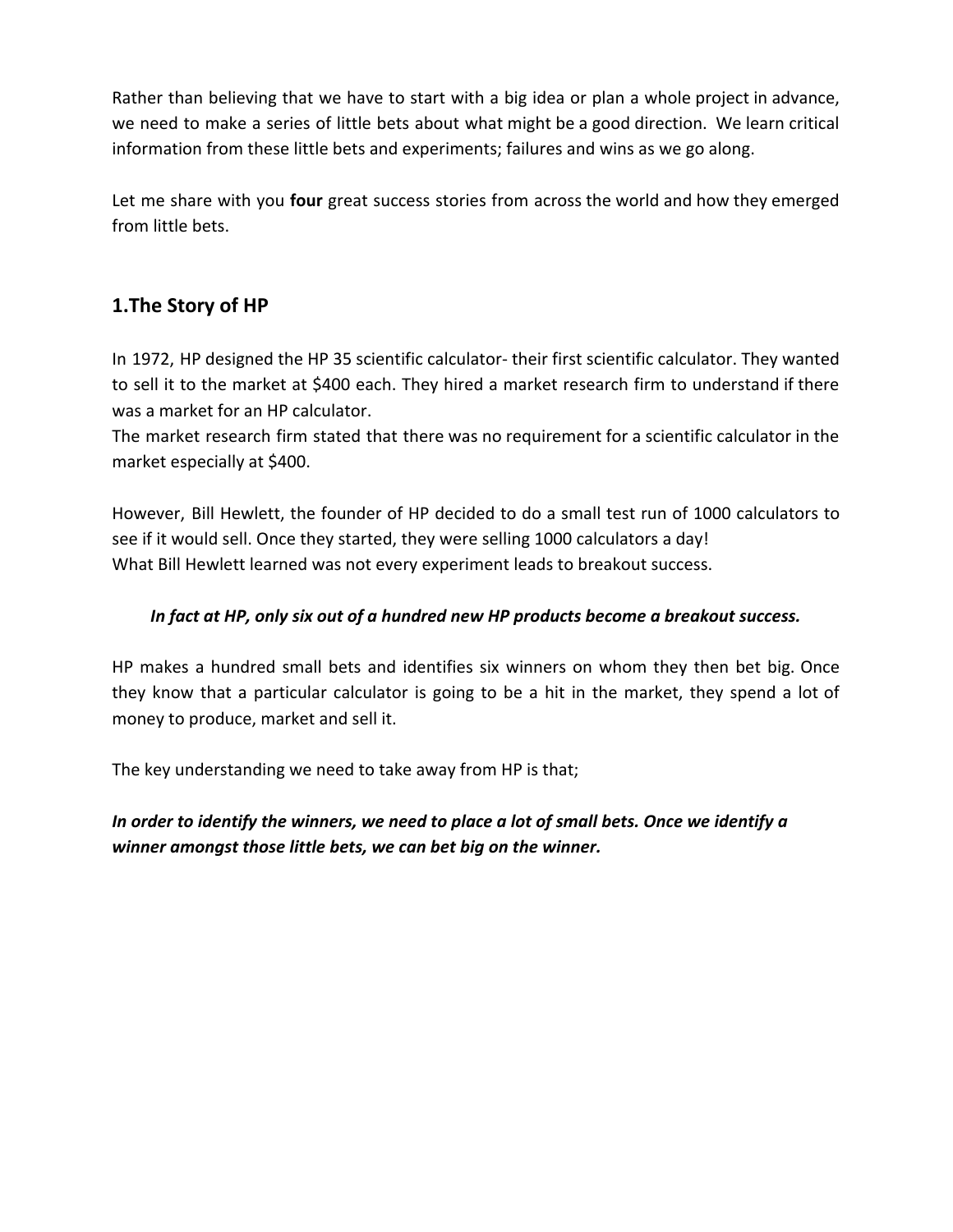## **Pixar Animation Studios**

Pixar animation studios work with a lot of prototypes. Their storyboards are the prototypes that help them in quickly assessing if a part of a story works. Over the years, Pixar has created several storyboards for their movies.

| Year | <b>Movie</b>        | <b>Storyboards</b> |
|------|---------------------|--------------------|
| 1998 | A Bug's Life        | 27000              |
| 2003 | <b>Finding Nemo</b> | 43000              |
| 2007 | Ratatouille         | 69000              |
| 2008 | Wall-E              | 98000              |

Each storyboard is like an experiment and in a span of 20 years from 1998-2008, the number of experiments or prototypes has quadrupled!

You would assume that after all these years they would have learned their lessons and would be conducting fewer experiments. On the contrary, Pixar has a very profound understanding of the fact that

#### "**They will go wrong**".

They believe in facing their failures quickly so that they can arrive at answers fast. The key is that

#### **"We need to do in order to be able to think rather than think in order to be able to do."**

Doing things, however imperfectly at first opens up our creativity and opens up greater endeavors in life.

We must remember that;

## **"We have to fail quickly in order to learn trust, we have to prototype and experiment really fast in order to move fast in our business."**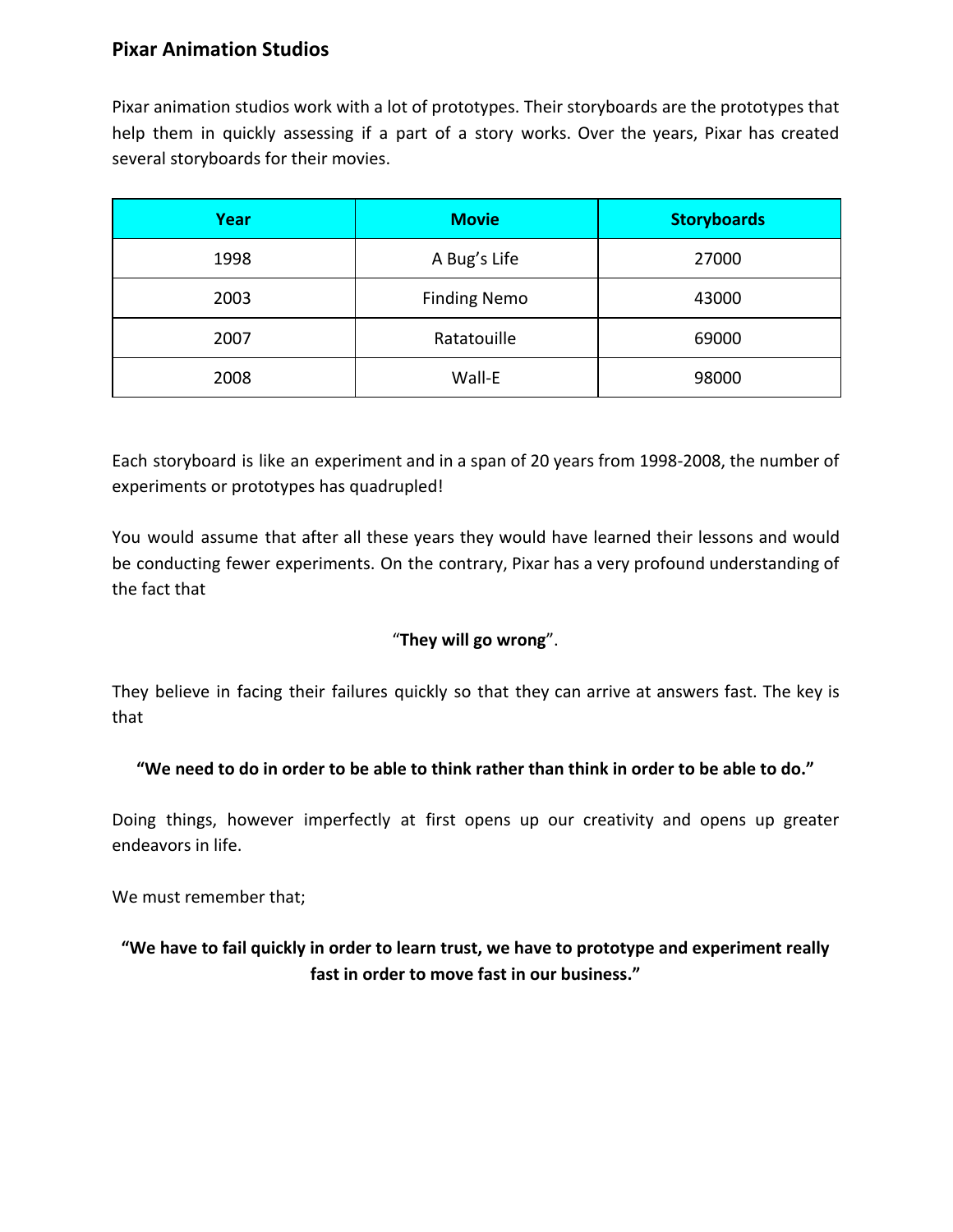#### **Chris Rock- The great comedian**

We would be inclined to believe that Chris Rock comes up with great comedy routines easily, and doesn't need much practice. But that's not the case. In order to develop an hour-long performance, it takes him six months to a year of hard work.

He starts in small comedy theaters, often showing up unannounced to perform for a small audience of 50 people. He always carries with himself a notepad and is constantly looking for feedback to understand whether or not people enjoy his comic routines.

#### *He constantly experiments and constantly fails too.*

Similarly, at Agile Software Development processes, they actively seek out problems through the development process. They break down large year-long projects into small components and narrowly defined problems. One year marathons are broken down to one-week sprints.

Once they complete these one-week sprints, they ship the product and get feedback. They go back to the drawing board to understand what needs to be changed, improved, added or deleted.

Exactly what Chris Rock does and what we need to remember!

## **We need to simplify and seek out problems. These problems will give us a solution and help us move forward.**

### *Google*

The founders of Google - Page and Brin were collaborating with Stanford Digital Library to understand how to prioritize library searches online. Their innovation was that the best way to prioritize information was to measure how many other citations refer to a source which is the backbone of Google as we know it today.

They didn't set out to create one of the greatest software companies in the world neither did they seek to revolutionize the way we searched. In fact, back in 1997, Page wanted to sell this technology to Excite for \$1.6 million, but the CEO of Excite turned him down.

With no takers for their technology, in 1997 they decided to launch their own company. Initially, they were doing banner ads like everyone else.